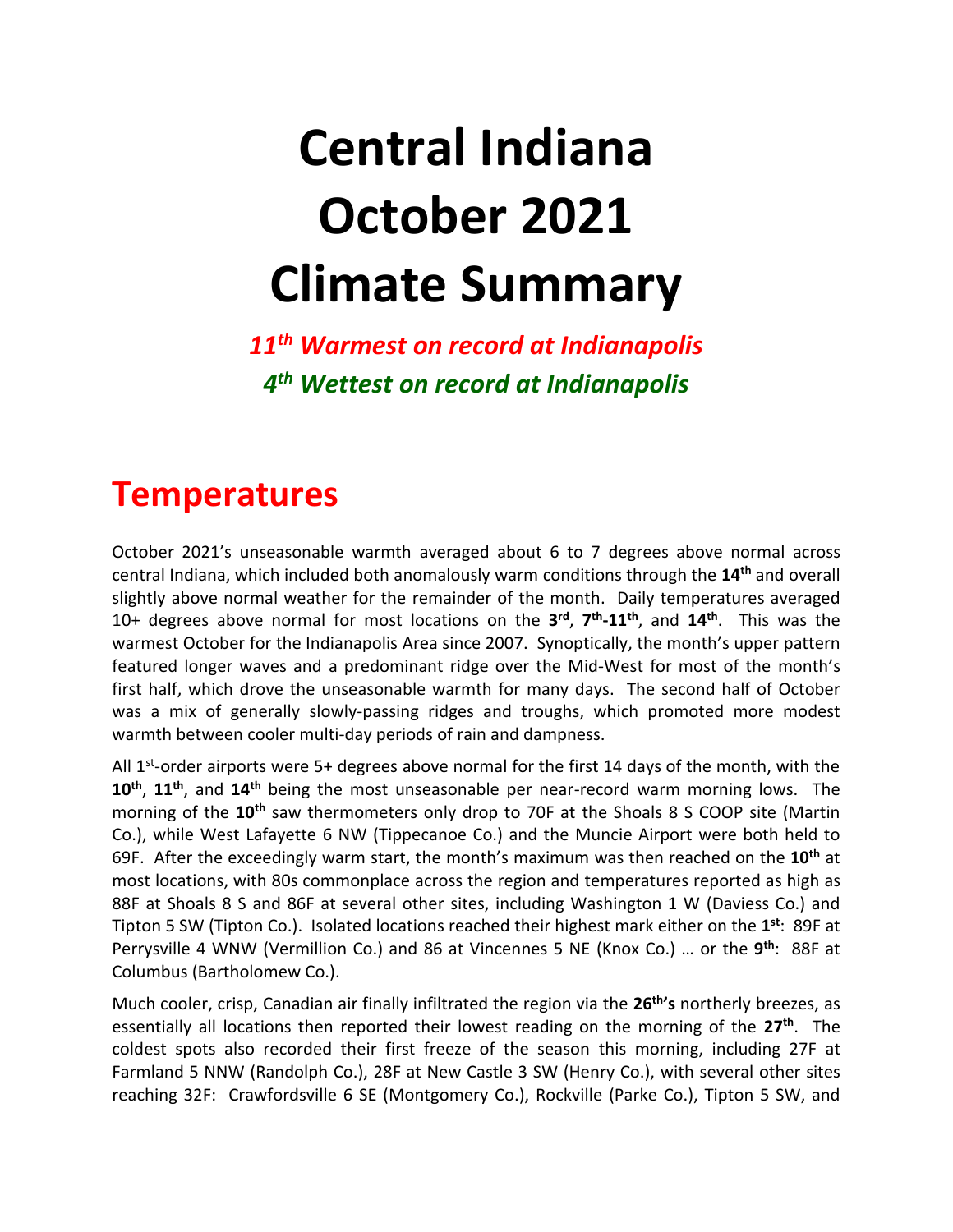West Lafayette 6 NW. Indianapolis dropped to **38F**, making it the third latest sub-40F occurrence on record, matching 10/27/1941 and being bested only by 10/29/1897 and 10/28/1919. The Frost Advisory issued for the night of the **26th** -**27th** was the only such product issued before the frost/freeze season was ended on October  $31^{st}$ .

October 2021's well above normal temperatures exemplified the trend from September 2021's warmth, but was in contrast to the near-normal readings observed in October 2020.

|                            | October 2021 | October 2021 | Highest                                   | Lowest                 |
|----------------------------|--------------|--------------|-------------------------------------------|------------------------|
| <b>Site</b>                | Average Temp | Dep from Nml | Temperature                               | Temperature            |
| Indianapolis Int'l Airport | 60.9         | $+5.4$       | 82 on $10^{\text{th}}$                    | 38 on 27 <sup>th</sup> |
| Lafayette $(*)$            | 58.9         | $+5.2$       | 83 on 1st, 9th                            | 33 on 27 <sup>th</sup> |
| Muncie                     | 62.9         | $+7.1$       | 87 on $10^{\text{th}}$                    | 35 on 27 <sup>th</sup> |
| <b>Terre Haute</b>         | 61.5         | $+6.6$       | 85 on 10 <sup>th</sup>                    | 35 on 27 <sup>th</sup> |
| Bloomington (*)            | 61.6         | $+6.3$       | 83 on 10 <sup>th</sup> , 14 <sup>th</sup> | 35 on 27 <sup>th</sup> |
| Shelbyville                | 63.1         | $+7.0$       | 86 on 10 <sup>th</sup>                    | 34 on 27 <sup>th</sup> |
| Indianapolis Eagle Creek   | 61.5         | $+6.0$       | 84 on 10 <sup>th</sup>                    | 35 on 27 <sup>th</sup> |

(\*) - Lafayette's data is missing for October 10<sup>th</sup>; and Bloomington's data is missing October 13's maximum temperature

At Indianapolis, October 2021's daily average temperatures were above normal on 24 days and below normal on 6 days. It was the **11th warmest** October for the Indianapolis Area since weather records began in 1871, placing it in the 93 percentile.

### **Precipitation**

While not typically quite as dry as September, October normally sees only ~2.90-3.70" of precipitation across central Indiana. October 2021, however, once again contrasted this climatological pattern, with **4.00-9.00"** totals common across the region, including **7.74"** at Indianapolis International Airport, which was an astounding **224% of normal**. Most far southern and southeastern counties saw near normal precipitation, while some of the all-time records across northwestern counties were 3-4 times normal levels. When compared to the ample precipitation that fell on central Indiana last October … most areas south of the I-70 corridor had less rainfall in October 2021, most places along I-70 had comparable rains, and nearly all locations north of the I-70 corridor had greater totals this October. In fact, most northern locales had the wettest October in 20 years.

Tippecanoe County had the greatest monthly totals, with most sites reporting over **9.00"**, including **10.42"** on the west side of West Lafayette, **9.20"** at the Purdue University Airport and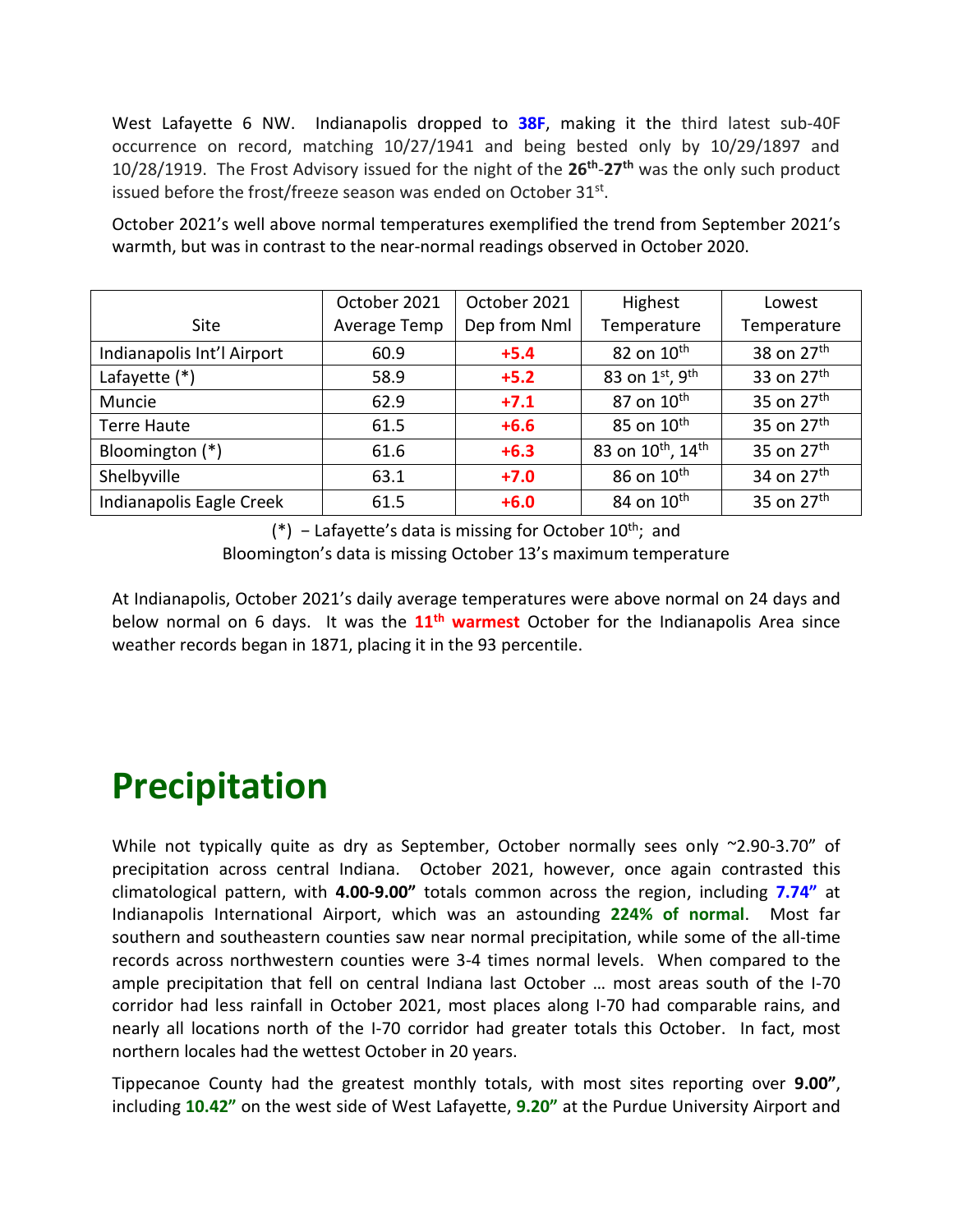**9.14"** at the Lafayette 8 S COOP site. These were each all-time greatest totals for October, with the airport's sum even surpassing all other Lafayette-area October totals prior to the airport's period of record (1901-1943). Other noteworthy totals across the region's far northern tier included **8.78"** at the Kokomo 3 WSW COOP site (Howard Co.) -- the wettest October since 1919; **8.16"** at the Frankfort Disposal COOP site (Clinton Co.) -- the wettest since 1949; and **8.12"** at the Tipton 5 SW COOP site -- marking the wettest October since records began in 1971.

The first of several significant rainfall events occurred on the 2<sup>nd</sup>-4<sup>th</sup>. 1-day totals through early on the **3 rd** included several 1-2" amounts across Tippecanoe County and areas near Bloomington, with up to **2.27"** in West Lafayette, **1.78"** northeast of Freeman (Owen Co.), and **1.75"** at the Vincennes 4 E COOP site (Knox Co.). Additional 1-day rains through early on the **4 th** included **1.64"** in Flora (Carroll Co.), **1.53"** near Winchester (Randolph Co.), and **1.38"** at the Oolitic Purdue Farm (Lawrence Co.). The third and final 1-day period through early on the **5 th** saw generally lighter rainfall, excepting a heavier patch in Hamilton County, led by **1.07"** in Fishers. 2- to 3-day storm totals were generally **0.50-1.50"**, with locally higher amounts including **2.66"** in western West Lafayette, **2.28"** in Burlington (Carroll Co.), and **2.06"** west of Freeman (Owen Co.).

The **6 th** through **early on the 7th** brought many **1.00-2.00"** observations in and near both Indianapolis and Bloomington, especially along the Hendricks-Marion County line courtesy of a heavy rain band pre-dawn on the 7<sup>th</sup>. Greatest were 2.71" at Indianapolis-Eagle Creek Airport (Marion Co.), **2.52"** east of Brownsburg (Hendricks Co.), and **2.00"** on the west side of Bloomington (Monroe Co.). A sharp gradient was observed along the eastern edge of the **7 th's** downpour, as the Indianapolis International Airport ASOS caught **0.85"** more than the NWS office about a mile to the southeast. A mix of dry days and scattered light rainfall then filled out the rest of early October ... until the **11th's** fast-moving showers and thunderstorms dropped light rainfall totals on most locations, with as much as **1.42"** in western Vigo County and **1.26"** around Lafayette.

Impressive widespread heavy rainfall returned on the **14th -15th**, with 1-day totals through early on the **15th** totaling **1.00-3.00"** across all but the far western and southern extents of the region. Greatest reports were **3.37"** at Vincennes 4 E, **3.02"** near Strawtown (Hamilton Co.), and **2.64"** near Paragon (Morgan Co.). 2-day storm totals exceeded 2.00" across most northern counties and southward along the I-69 corridor. Highest values were **3.59"** near Strawtown, **3.14"** in Brownsburg, **3.06"** near Noblesville (Hamilton Co.), and **2.98"** near Paragon. Several 1 st -order airports also approached **2.00"**: Indianapolis-Eagle Creek's **1.91"**, Lafayette's **1.90"**, and Muncie's **1.85"**. Subsequently, the Wabash River rose to **minor flood stage** at both Lafayette and Montezuma between late day on the **16th** and late morning on the **18th**, although neither site was in flood for greater than 21 hours. Points downriver reached action stage for 3- 6 days within the **16th -22nd** timeframe. Meanwhile, several consecutive dry days finally graced the region during the **16th -20th**, with scattered light rainfall returning on the **21st -23rd** .

Heavy rains fell once again onto the well-watered central Indiana on the **24th -25th**, especially along and north of the I-70 corridor. 1-day amounts through early on the **25th** were **1.00-3.00"** for most of the region, with greatest totals ranging from **3.41"** near Anderson (Madison Co.), to **3.31"** in Pence (Warren Co.), **3.19"** near Otterbein (Tippecanoe Co.), with **3.13"** east of Fishers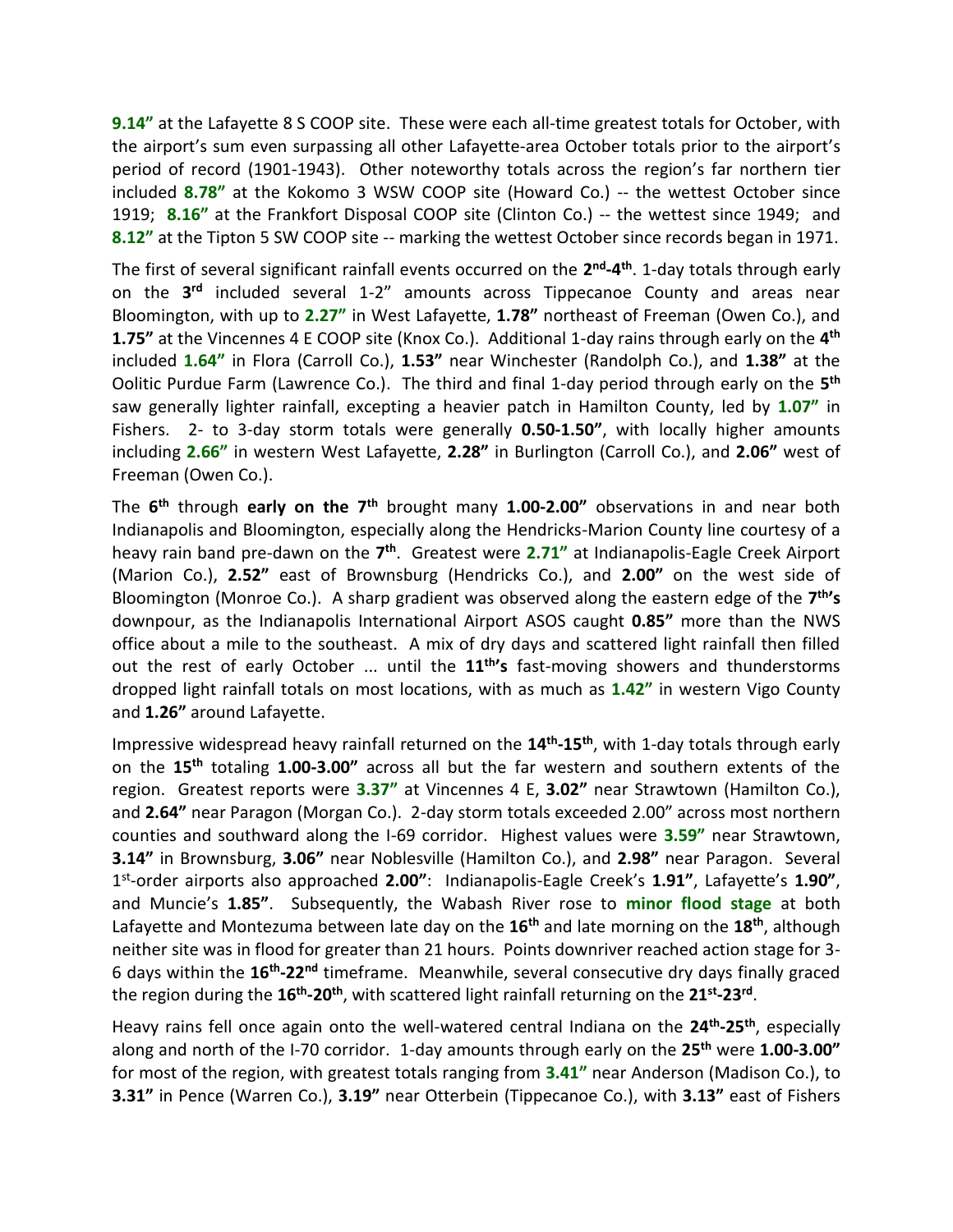(Hamilton Co.) and **3.04"** in Parker City (Randolph Co.). Following lighter rains later on the **25th** , 2-day storm totals measured as great as **3.63"** near Anderson.

**Widespread minor river flooding** then resumed on the upper Wabash River late day on the **25th** , and on the **26th** at Terre Haute and Riverton. Wildcat Creek at Lafayette also reached minor flood, for about 48 hours (25<sup>th</sup>-27<sup>th</sup>), although the Wabash's main stem points from both Lafayette to Montezuma, and Terre Haute to Riverton, remained in minor flood through the **31st**. The Wabash's peak crest passed Lafayette the night of the **26th**, slowly reaching Terre Haute by the morning of the 30<sup>th</sup>. Meanwhile, half of the White River's forecast points also reached minor flood stage, most for 1-3 days: first at Muncie down to Ravenswood within the 25<sup>th</sup>-28<sup>th</sup> timeframe, and then at Spencer down to Edwardsport, with the latter point flooding from early afternoon on the **28th** through the afternoon of the **31st** . None of the East Fork of the White River's points exceeded action stage. Ridgeville (Randolph Co.) was in flood stage from the late evening of the **24th** through the afternoon of the **26th**, and in **moderate flood stage** for most of this duration, cresting 3.7 feet above flood stage. Wildcat Creek at Jerome also reached minor flood for several hours on the night of the **23rd** .

Not to be outdone, this anomalously wet October finished with a final **0.50-1.50"** or so of precipitation across most spots on the **28th -30th**, with as much as **1.76"** at the Franklin WWTP (Johnson Co.), **1.43"** in Ellettsville (Monroe Co.), and up to **~1.33"** in Delaware, Henry, and Madison Counties. As **minor flooding continued** on the Wabash River, these comparatively lighter rains led to a second, lower crest, which reached Lafayette by the morning of the **31st** .

October 2021's near to well above normal precipitation continued the same overall pattern from September 2021, although spatially the departure from normal trend was flipped – as the greatest totals flipped from southern to northern zones. The copious October rainfall boosted Indianapolis' year-to-date total to **44.30"**, increasing the corresponding surplus to **7.74"** above normal. October 2021's wet trend actually followed that of October 2020, when Indianapolis recorded 5.35", coming out of September 2020's record dry period.

| <b>Site</b>          | October 2021  | October 2021      | <b>Wettest Day</b> | Longest Dry Stretch                        |
|----------------------|---------------|-------------------|--------------------|--------------------------------------------|
|                      | Precipitation | Diff. from Normal |                    |                                            |
| Indianapolis Intl AP | 7.74          | $+4.52$           | 1.41 on $24^{th}$  | 4 days, 17 <sup>th</sup> -20 <sup>th</sup> |
| Lafayette            | 9.20          | $+6.29$           | 2.52 on $24^{th}$  | 3 days, 17 <sup>th</sup> -19 <sup>th</sup> |
| Muncie               | 5.17          | $+2.08$           | 2.06 on $24^{th}$  | 5 days, $17^{th} - 21^{st}$                |
| Terre Haute (*)      | 3.50 INC      | M                 | M                  | 5 days, $26^{th} - 30^{th}$                |
| Bloomington          | 5.88          | $+2.18$           | 1.38 on $15^{th}$  | 4 days, 17 <sup>th</sup> -20 <sup>th</sup> |
| Shelbyville (*)      | 4.84INC       | M                 | 1.25 on $6th$      | 4 days, 17 <sup>th</sup> -20 <sup>th</sup> |
| Indy - Eagle Creek   | 8.48          | $+5.23$           | 1.71 on $6^{th}$   | 4 days, $17^{th} - 20^{th}$                |

(\*) – Terre Haute's precipitation data is incomplete during October 11-23; Shelbyville's precipitation data is incomplete October 25-29

October 2021 was the 4<sup>th</sup> wettest for the Indianapolis Area since weather records began in 1871, placing it in the 97 percentile.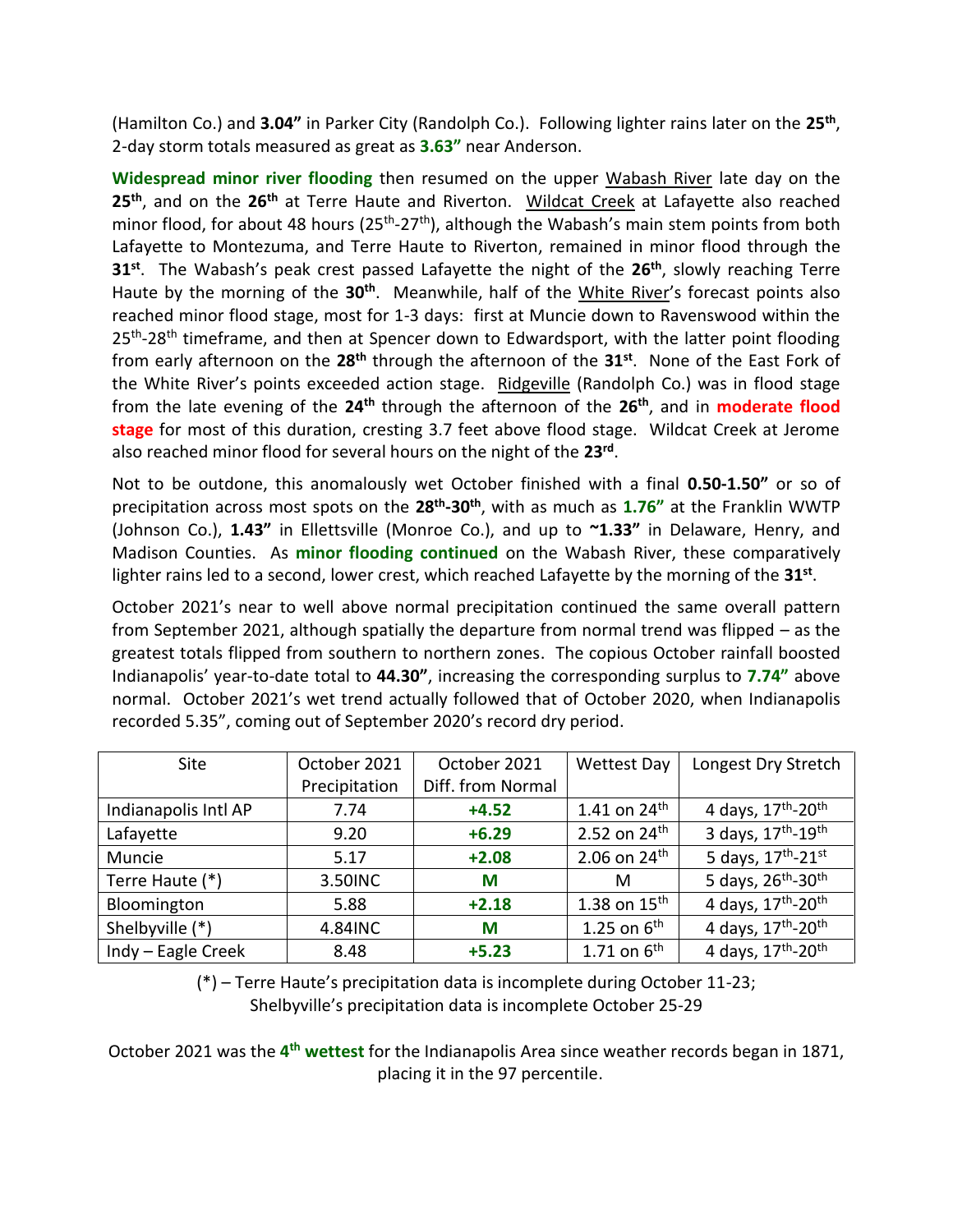

#### **October 2021 Total Precipitation, Through the Morning of 11/1 As Reported By Central Indiana CoCoRaHS Observers**

For the period 700 AM EDT 10/1/2021 -to- 700 AM EDT 11/1/2021. Data is unofficial.

Rainfall totals were greatest (6.00"+) across the northern half of the region, and immediately west of Bloomington, with over **9.00"** around Lafayette...although virtually the entire region was above normal.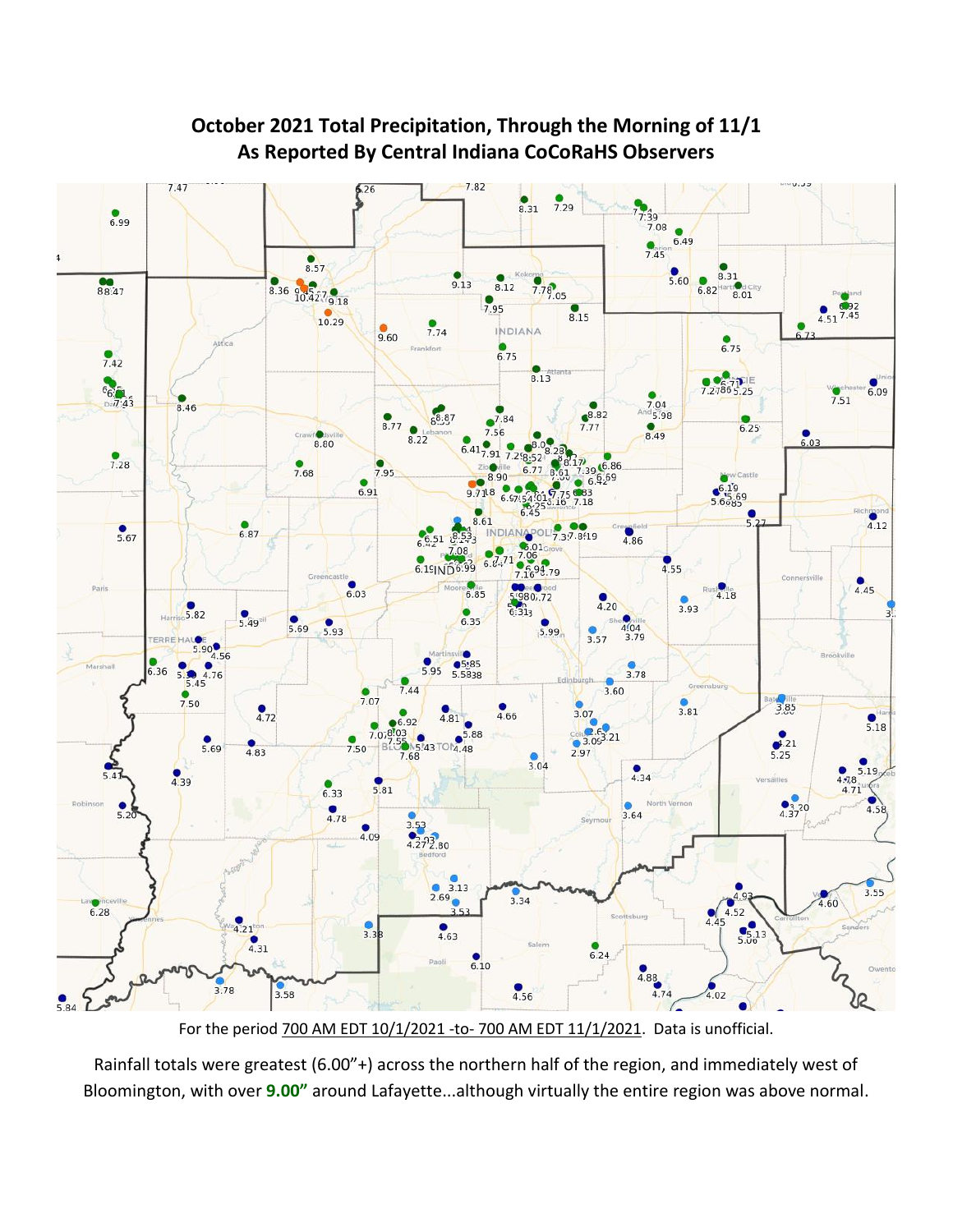### **Severe Weather**

October 2021's occasional, embedded thunderstorms were non-severe excepting one evening.

Through the late afternoon and evening of the **11th** , the impressive gradient ahead of a slowlyapproaching cold front promoted a strong southerly low-level jet stream (LLJ), which in turn provided the high shear environment that produced multiple lines of thunderstorms across western and north-central counties. The strongest embedded cells brought the LLJ's winds to the surface.

An initial line of thunderstorms brought an estimated **65 mph** wind gust to New Goshen (Vigo Co.), toppling a nearby 50 to 60-foot tree ... followed by an observed **60 mph** wind gust in Rockville (Parke Co.) ... before the most intense damage occurred within Attica (Fountain Co.): numerous downed trees, including onto 3 houses causing **one minor injury**, as well as roof and water damage at the high school. A brief, stronger cell caused marginally-severe, **1.00" hail** to fall at Lake Holiday (Montgomery Co.). Further early evening severe weather was reported across Tippecanoe County, including: a metal pole barn blown down in Otterbein, a measured **60 mph** wind gust at WLFI in West Lafayette, and finally numerous trees and branches toppled from Battleground to Dayton. Tree damage was also reported in western Carroll County.

Later in the evening, another squall line with weak rotation downed numerous tree limbs within Frankfort (Clinton Co.) before blowing over 10 trees across eastern portions of Carroll County.

*For info on severe weather in other areas during October, visit the Storm Prediction Center "Severe Weather Event Summaries" website at [spc.noaa.gov/climo/online](file://///IND-S-FILESVR/SavedFiles/Climate/Press%20Releases%20and%20News%20Stories/spc.noaa.gov/climo/online)*